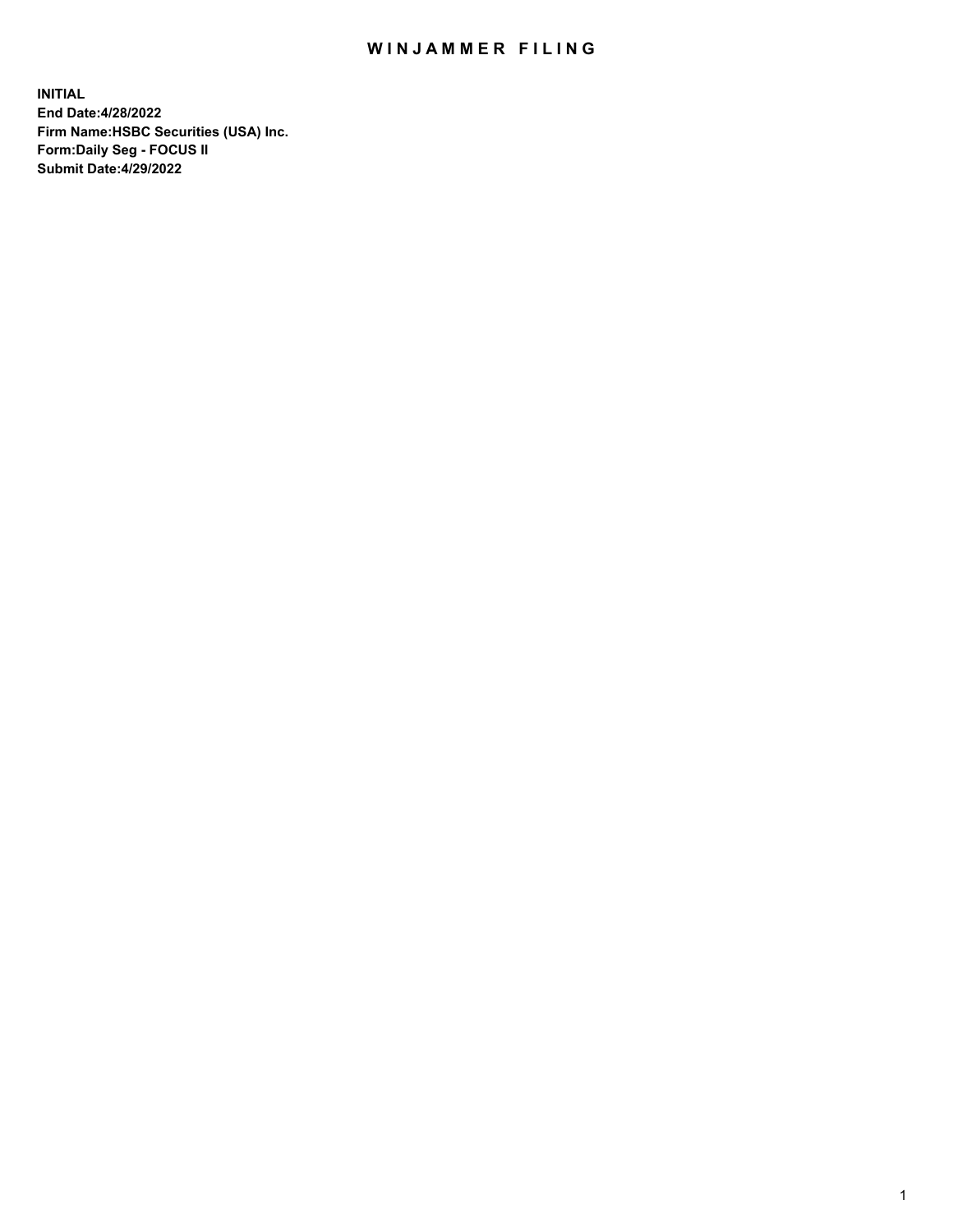**INITIAL End Date:4/28/2022 Firm Name:HSBC Securities (USA) Inc. Form:Daily Seg - FOCUS II Submit Date:4/29/2022 Daily Segregation - Cover Page**

| Name of Company                                                                                                                                                                                                                                                                                                                | <b>HSBC Securities (USA) Inc.</b>                              |
|--------------------------------------------------------------------------------------------------------------------------------------------------------------------------------------------------------------------------------------------------------------------------------------------------------------------------------|----------------------------------------------------------------|
| <b>Contact Name</b>                                                                                                                                                                                                                                                                                                            | <b>Michael Vacca</b>                                           |
| <b>Contact Phone Number</b>                                                                                                                                                                                                                                                                                                    | 212-525-7951                                                   |
| <b>Contact Email Address</b>                                                                                                                                                                                                                                                                                                   | michael.vacca@us.hsbc.com                                      |
| FCM's Customer Segregated Funds Residual Interest Target (choose one):<br>a. Minimum dollar amount: ; or<br>b. Minimum percentage of customer segregated funds required:%; or<br>c. Dollar amount range between: and; or<br>d. Percentage range of customer segregated funds required between:% and%.                          | 132,000,000<br>$\overline{\mathbf{0}}$<br>0 <sub>0</sub><br>00 |
| FCM's Customer Secured Amount Funds Residual Interest Target (choose one):<br>a. Minimum dollar amount: ; or<br>b. Minimum percentage of customer secured funds required:%; or<br>c. Dollar amount range between: and; or<br>d. Percentage range of customer secured funds required between:% and%.                            | 15,000,000<br><u>0</u><br>0 <sub>0</sub><br>00                 |
| FCM's Cleared Swaps Customer Collateral Residual Interest Target (choose one):<br>a. Minimum dollar amount: ; or<br>b. Minimum percentage of cleared swaps customer collateral required:% ; or<br>c. Dollar amount range between: and; or<br>d. Percentage range of cleared swaps customer collateral required between:% and%. | 83,000,000<br><u>0</u><br><u>00</u><br>00                      |

Attach supporting documents CH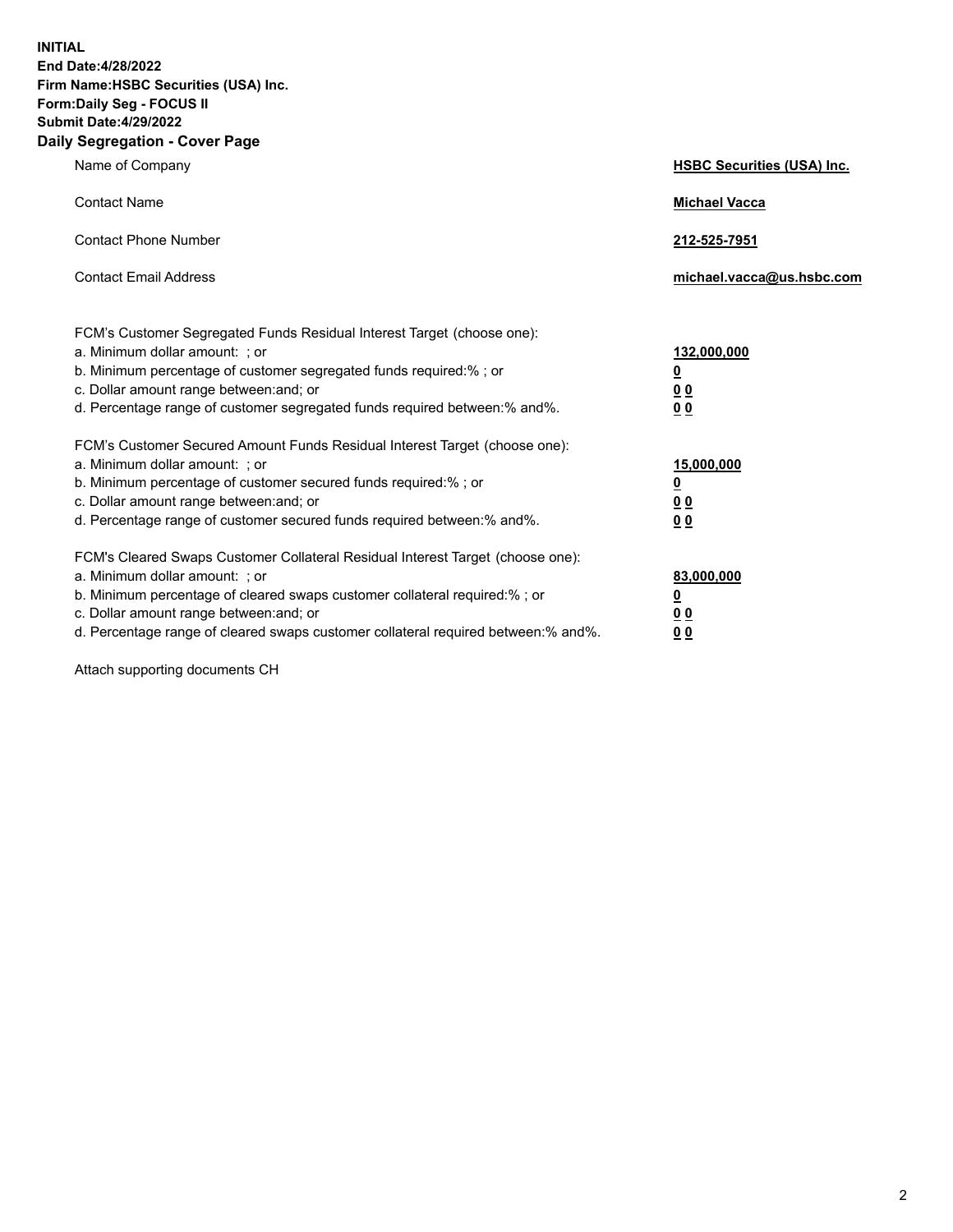**INITIAL End Date:4/28/2022 Firm Name:HSBC Securities (USA) Inc. Form:Daily Seg - FOCUS II Submit Date:4/29/2022 Daily Segregation - Secured Amounts** Foreign Futures and Foreign Options Secured Amounts Amount required to be set aside pursuant to law, rule or regulation of a foreign government or a rule of a self-regulatory organization authorized thereunder **0** [7305] 1. Net ledger balance - Foreign Futures and Foreign Option Trading - All Customers A. Cash **131,653,537** [7315] B. Securities (at market) **43,983,429** [7317] 2. Net unrealized profit (loss) in open futures contracts traded on a foreign board of trade **-8,801,026** [7325] 3. Exchange traded options a. Market value of open option contracts purchased on a foreign board of trade **0** [7335] b. Market value of open contracts granted (sold) on a foreign board of trade **0** [7337] 4. Net equity (deficit) (add lines 1. 2. and 3.) **166,835,940** [7345] 5. Account liquidating to a deficit and account with a debit balances - gross amount **1,910,800** [7351] Less: amount offset by customer owned securities **-1,858,954** [7352] **51,846** [7354] 6. Amount required to be set aside as the secured amount - Net Liquidating Equity Method (add lines 4 and 5) **166,887,786** [7355] 7. Greater of amount required to be set aside pursuant to foreign jurisdiction (above) or line 6. **166,887,786** [7360] FUNDS DEPOSITED IN SEPARATE REGULATION 30.7 ACCOUNTS 1. Cash in banks A. Banks located in the United States **13,377,564** [7500] B. Other banks qualified under Regulation 30.7 **0** [7520] **13,377,564** [7530] 2. Securities A. In safekeeping with banks located in the United States **43,983,429** [7540] B. In safekeeping with other banks qualified under Regulation 30.7 **0** [7560] **43,983,429** [7570] 3. Equities with registered futures commission merchants A. Cash **0** [7580] B. Securities **0** [7590] C. Unrealized gain (loss) on open futures contracts **0** [7600] D. Value of long option contracts **0** [7610] E. Value of short option contracts **0** [7615] **0** [7620] 4. Amounts held by clearing organizations of foreign boards of trade A. Cash **0** [7640] B. Securities **0** [7650] C. Amount due to (from) clearing organization - daily variation **0** [7660] D. Value of long option contracts **0** [7670] E. Value of short option contracts **0** [7675] **0** [7680] 5. Amounts held by members of foreign boards of trade A. Cash **170,748,832** [7700] B. Securities **0** [7710] C. Unrealized gain (loss) on open futures contracts **-8,801,026** [7720] D. Value of long option contracts **0** [7730] E. Value of short option contracts **0** [7735] **161,947,806** [7740] 6. Amounts with other depositories designated by a foreign board of trade **0** [7760] 7. Segregated funds on hand **0** [7765] 8. Total funds in separate section 30.7 accounts **219,308,799** [7770] 9. Excess (deficiency) Set Aside for Secured Amount (subtract line 7 Secured Statement Page 1 from Line 8) **52,421,013** [7380]

10. Management Target Amount for Excess funds in separate section 30.7 accounts **15,000,000** [7780]

11. Excess (deficiency) funds in separate 30.7 accounts over (under) Management Target **37,421,013** [7785]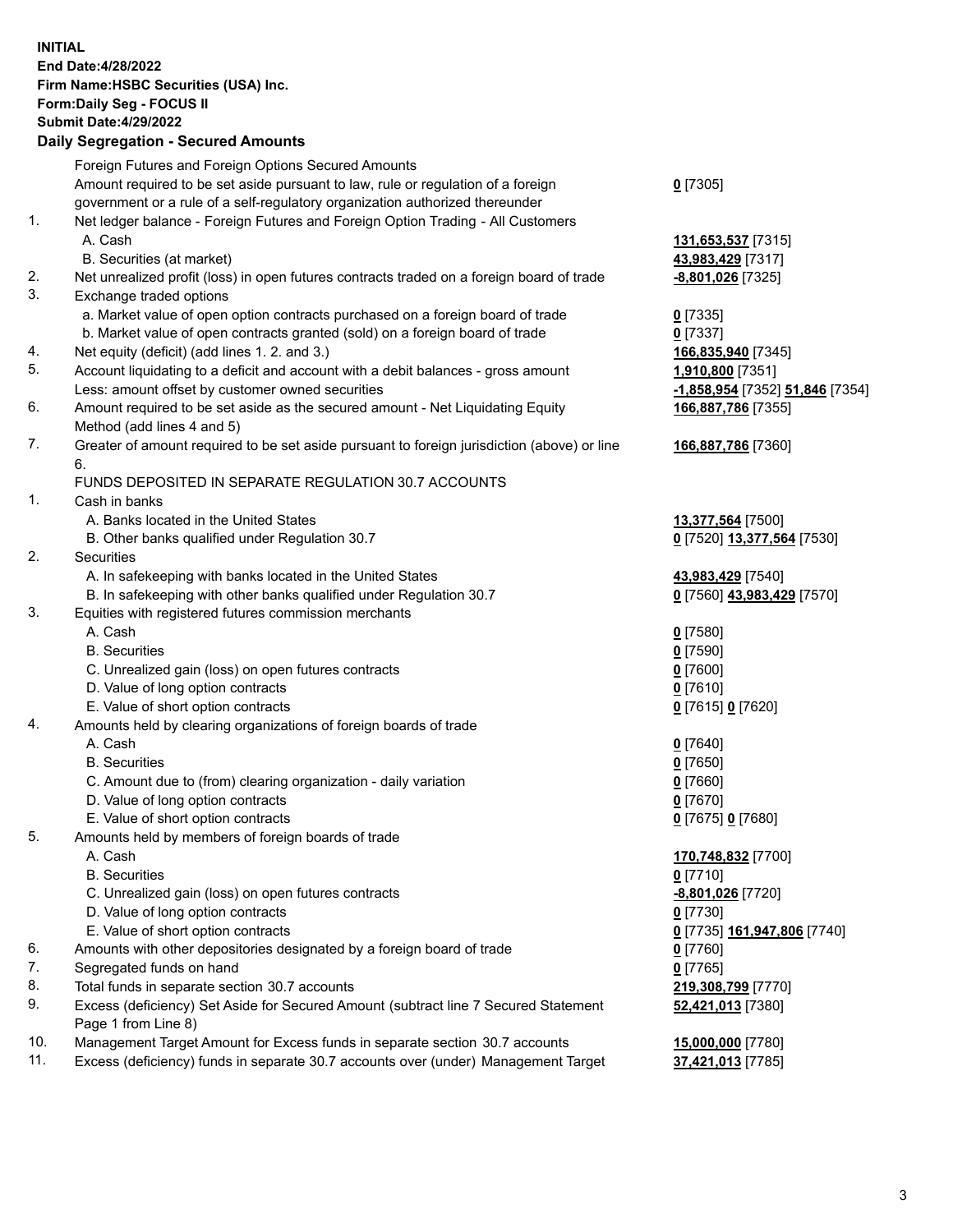**INITIAL End Date:4/28/2022 Firm Name:HSBC Securities (USA) Inc. Form:Daily Seg - FOCUS II Submit Date:4/29/2022 Daily Segregation - Segregation Statement** SEGREGATION REQUIREMENTS(Section 4d(2) of the CEAct) 1. Net ledger balance A. Cash **3,981,638,677** [7010] B. Securities (at market) **1,129,485,899** [7020] 2. Net unrealized profit (loss) in open futures contracts traded on a contract market **-1,642,465,601** [7030] 3. Exchange traded options A. Add market value of open option contracts purchased on a contract market **5,584,382,020** [7032] B. Deduct market value of open option contracts granted (sold) on a contract market **-1,114,118,321** [7033] 4. Net equity (deficit) (add lines 1, 2 and 3) **7,938,922,674** [7040] 5. Accounts liquidating to a deficit and accounts with debit balances - gross amount **119,595,420** [7045] Less: amount offset by customer securities **-119,595,420** [7047] **0** [7050] 6. Amount required to be segregated (add lines 4 and 5) **7,938,922,674** [7060] FUNDS IN SEGREGATED ACCOUNTS 7. Deposited in segregated funds bank accounts A. Cash **8,411,019** [7070] B. Securities representing investments of customers' funds (at market) **0** [7080] C. Securities held for particular customers or option customers in lieu of cash (at market) **279,258,817** [7090] 8. Margins on deposit with derivatives clearing organizations of contract markets A. Cash **2,028,640,212** [7100] B. Securities representing investments of customers' funds (at market) **174,322,312** [7110] C. Securities held for particular customers or option customers in lieu of cash (at market) **789,699,853** [7120] 9. Net settlement from (to) derivatives clearing organizations of contract markets **270,038,822** [7130] 10. Exchange traded options A. Value of open long option contracts **5,584,382,020** [7132] B. Value of open short option contracts **-1,114,118,321** [7133] 11. Net equities with other FCMs A. Net liquidating equity **668,749** [7140] B. Securities representing investments of customers' funds (at market) **0** [7160] C. Securities held for particular customers or option customers in lieu of cash (at market) **22,742,188** [7170] 12. Segregated funds on hand **37,785,041** [7150] 13. Total amount in segregation (add lines 7 through 12) **8,081,830,712** [7180] 14. Excess (deficiency) funds in segregation (subtract line 6 from line 13) **142,908,038** [7190] 15. Management Target Amount for Excess funds in segregation **132,000,000** [7194] 16. Excess (deficiency) funds in segregation over (under) Management Target Amount **10,908,038** [7198]

Excess